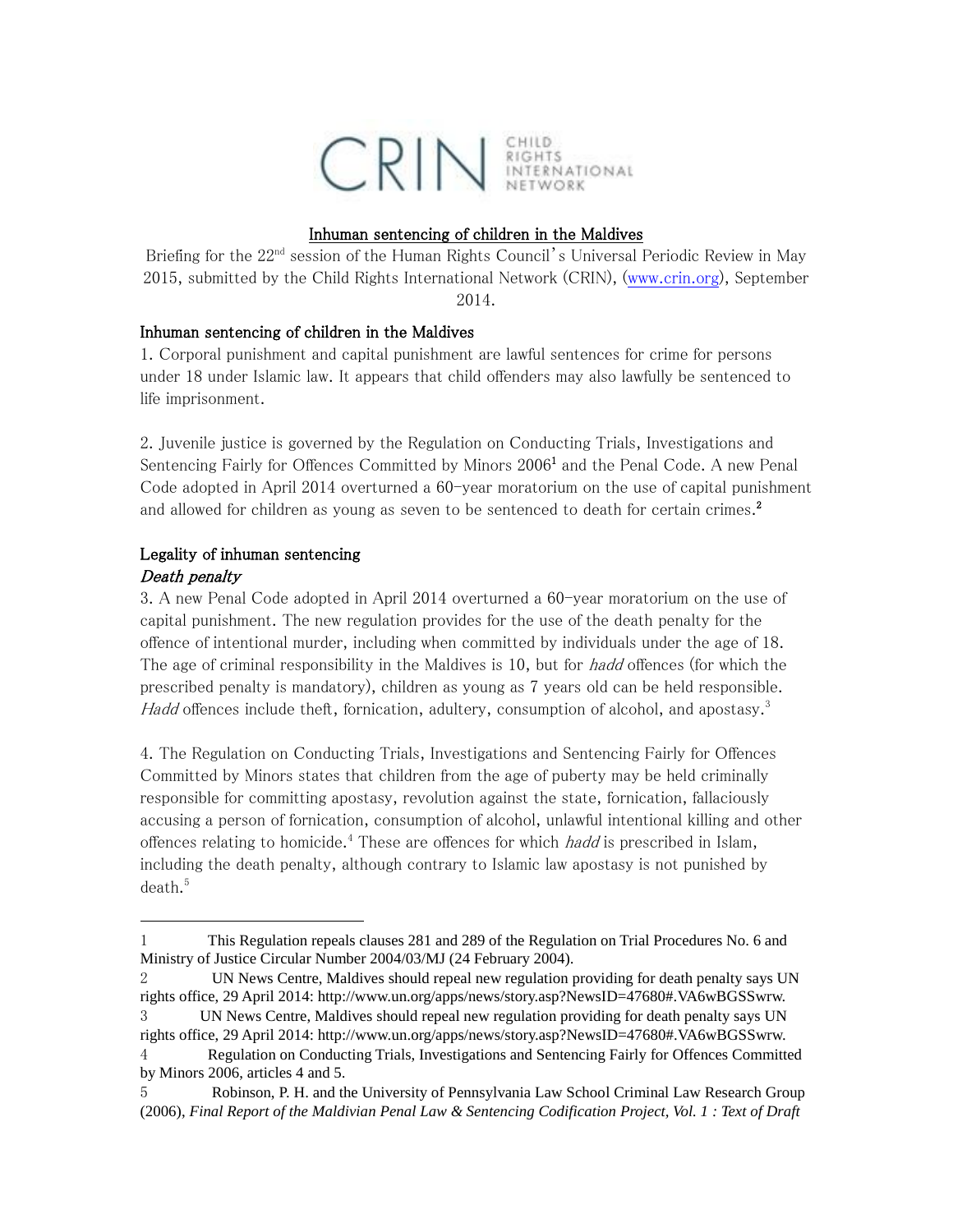5. From the age of 15, children may be convicted of other offences (age 10 for drug offences). The Penal Code and possibly other laws provide for the death penalty. The Regulation on Conducting Trials, Investigations and Sentencing Fairly for Offences Committed by Minors states that children should receive two thirds of the minimum penalty stated in law, and gives the judge discretion where no minimum is stated, but there is no explicit prohibition of the death penalty for child offenders.

# Corporal punishment

6. Corporal punishment is lawful as a sentence for crime. Under the Regulation on Conducting Trials, Investigations and Sentencing Fairly for Offences Committed by Minors, children who have reached puberty may be punished by flogging for committing certain *hadd* offences.<sup>6</sup> From the age of 15, children can also be convicted of a wider range of offences under Islamic law. The offence of theft, however, is reportedly not punished by amputation as might be expected under some Islamic law systems.<sup>7</sup> There is no provision for corporal punishment in the Penal Code. The Disobedience Law provides for corporal punishment as a sentence, but we have not been able to obtain further information on the exact nature or enforcement of this law.

7. CRIN has received information indicating that corporal punishment provisions have been retained in the Penal Code 2014, but has not been able to confirm how the provisions apply to children.

#### Life imprisonment

8. The Government has stated that life imprisonment without possibility of release is not imposed for offences committed by persons under  $18,$ <sup>8</sup> but there appears to be no explicit prohibition. Under the Regulation on Conducting Trials, Investigations and Sentencing Fairly for Offences Committed by Minors, a child who is convicted of an offence punishable by imprisonment or banishment may, at the discretion of the judge, be sent to a juvenile detention centre or a rehabilitation centre or placed under house arrest.<sup>9</sup> If sentenced to imprisonment as specified in law, the penalty must be two thirds of the smallest penalty stated in the law or, where no minimum is specified, at the judge's discretion.<sup>10</sup> There is no explicit prohibition of life imprisonment.

9. According to one source, sentences of capital punishment are typically commuted to life

*Code (including Sentencing Guidelines)*, Commissioned by the Office of the Attorney General of the Maldives and the United Nations Development Programme, p. 4.

6 Articles 4 and 5.

 $\overline{a}$ 

7 Robinson, P. H. and the University of Pennsylvania Law School Criminal Law Research Group (2006), *op cit.*, p.4.

8 2006, para. 608; see also UNICEF (2006), *Juvenile Justice in South Asia: Improving Protection for Children in Conflict with the Law*, Kathmandu: UNICEF Regional Office for South Asia.

9 Article 17(b)

10 Article 17(e)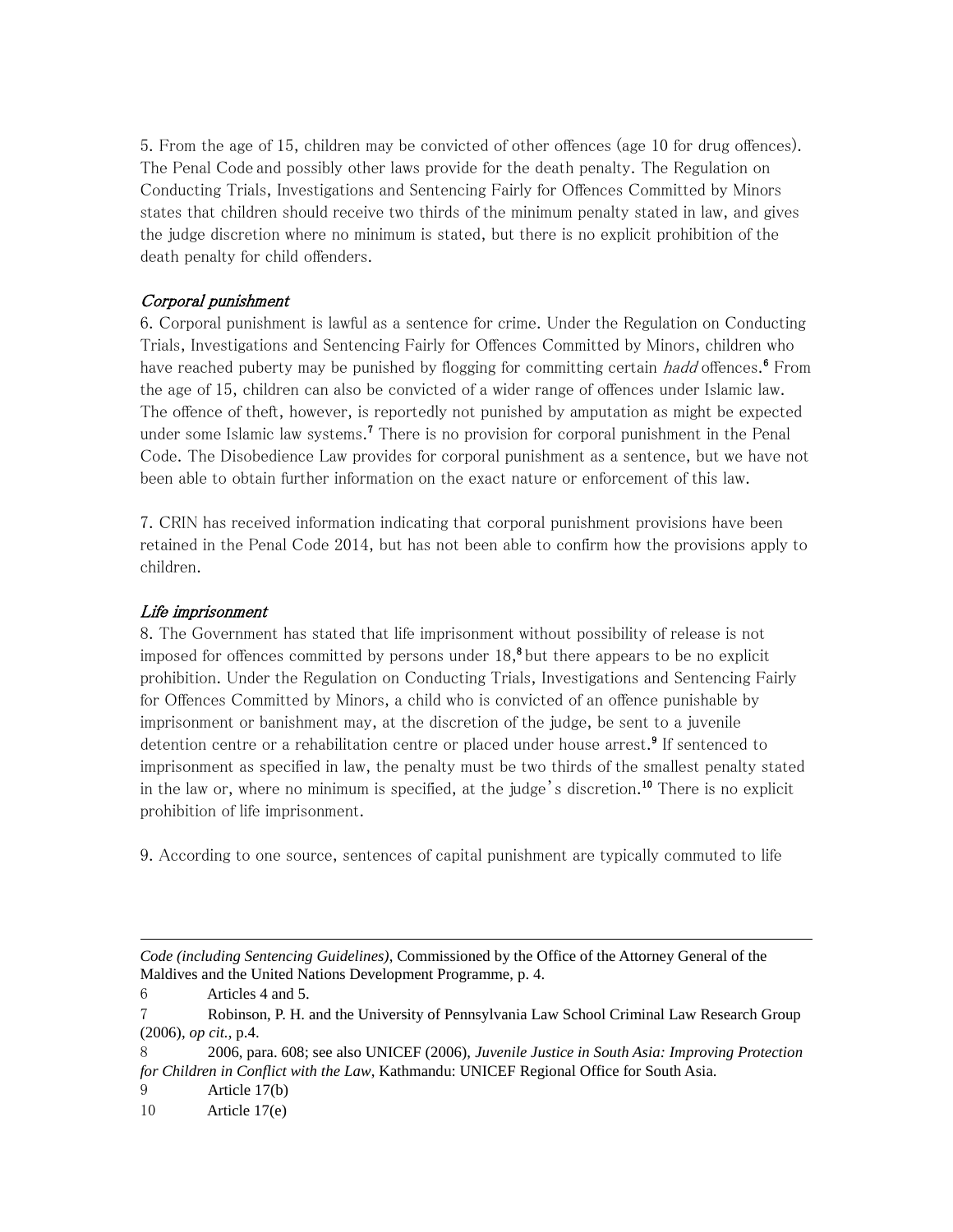imprisonment through presidential powers, $11$  and this would presumably apply to child offenders convicted of capital offences. In 2005, a sentence of life imprisonment for drug possession passed by the Juvenile Court was overturned by the High Court on appeal, but we have not been able to obtain further details on this case.<sup>12</sup>

10. CRIN has not been able to determine how provisions on life imprisonment for child offenders has been affected by the introduction of the Penal Code 2014.

# Inhuman sentencing in practice

11. We have been unable to obtain statistical information relating to sentencing of child offenders to capital punishment, life imprisonment, or corporal punishment.

12. No executions have been carried out in the Maldives since 1952, but courts have continued to hand down death sentences, including for people who were children at the time of the relevant offence. On 2 May 2013, two people were sentenced to death by the Juvenile Court for a murder committed while under the age of 18.<sup>13</sup>

13. In 2003, 7 children under 16 (6 girls, 1 boy) and 36 children aged 16-18 (25 girls, 11 boys) were sentenced for the crime of fornication, but we do not know the nature of the sentences handed down.<sup>14</sup> The figures for 2004 were 6 children under 16 (all girls), 38 aged 16-18 (37 girls, 1 boy), and the figures for 2005 were 1 child under 16 (a girl), 20 aged 16-18 (18 girls, 2  $\frac{\text{box}}{5}$ .

# International human rights mechanisms

14. During the first cycle of the Universal Periodic Review, the Maldives accepted recommendations from the United Kingdom, New Zealand and Brazil to abolish flogging. The State also received recommendations from the United Kingdom, Canada, Slovenia, Spain, Austria and Chile to abolish the death penalty.16

15. In 2007, the UN Committee on the Rights of the Child expressed concern that children could be "exposed to a death penalty" from the age of seven and recommended that the Maldives abolish the death penalty for offences committed while under the age of 18. The Committee also recommended that the State abolish corporal punishment as a sentence for crime and disciplinary purposes.17

 $\overline{a}$ 

14 *Moving from aspirations to impact: NGO Shadow Report on CRC*, co-ordinated by Hama Jamiyya and Care Society with funding from UNICEF (2006), p. 28.

 $11$  *Moving from aspirations to impact: NGO Shadow Report on CRC*, co-ordinated by Hama Jamiyya and Care Society with funding from UNICEF (2006), para. 120.

<sup>12</sup> *ibid.*

<sup>13</sup> Amnesty International, *Death Sentences and Executions 2013*, p. 24.

<sup>15</sup> *Ibid.*

<sup>16</sup> *Draft report of the Working Group on the Universal Periodic Review*, A/HRC/WG,6/17/L.6, 25 October 2013.

<sup>17</sup> UN Committee on the Rights of the Child, *Concluding observations on the third periodic report of the* Maldives, CRC/C/MDV/CO/3, 13 July 2007, paras. 98 and 99.